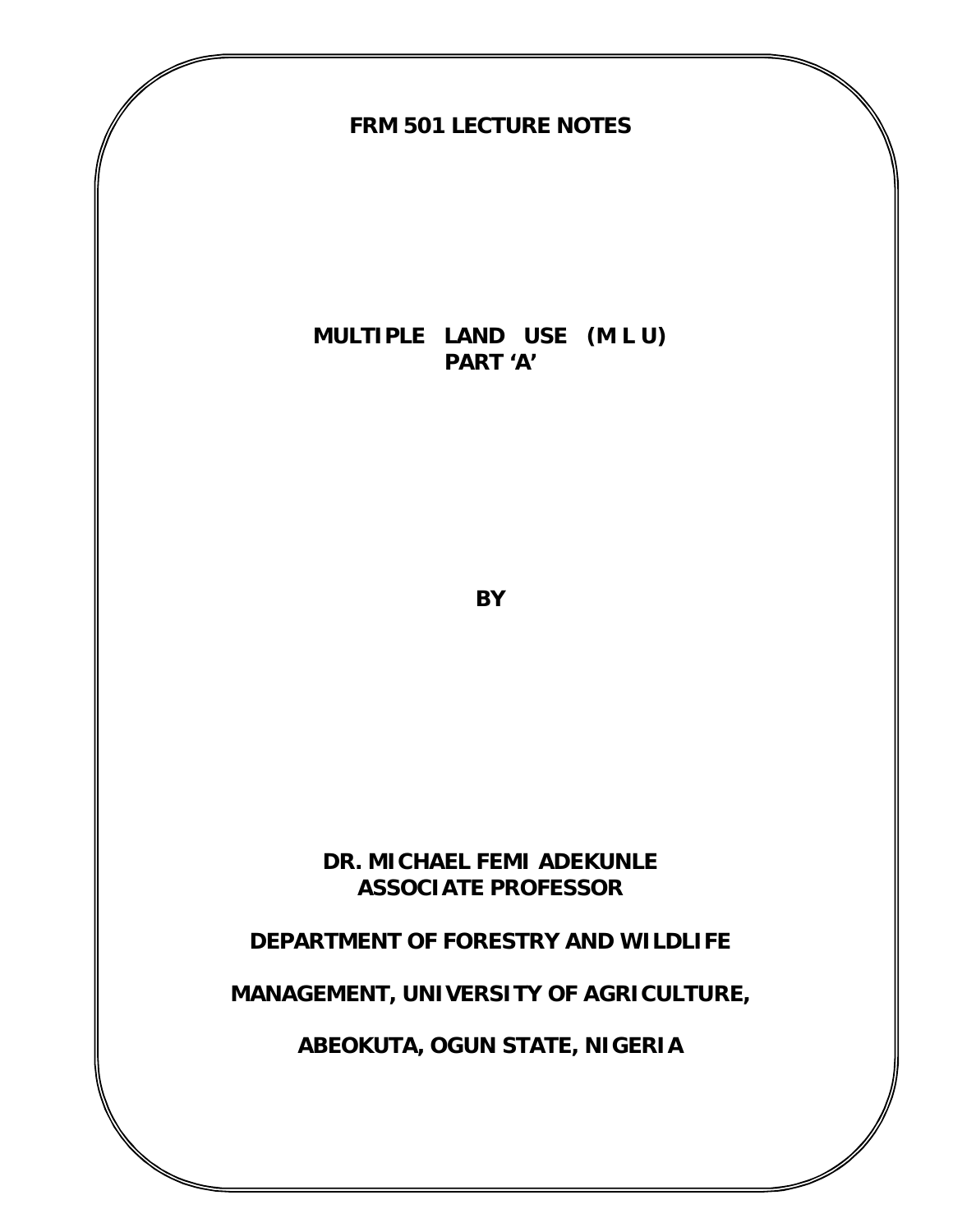# NIGERIAN LAND RESOURCES

Land distribution in Nigeria is as follows:

- 1. 12,782Km<sup>2</sup> Mangrove and coastal vegetation about 1.3% of total land area of Nigeria.
- 2. Fresh water swamp  $-25,563$  km<sup>2</sup> or 2.6% of the country.
- 3. Lowland forest area  $-95,372$  km<sup>2</sup> or 9.7% of land area.
- 4. Shifting belt of derive savanna 75,707 $km^2$  or 7.7% of total kind area. The largest is the guineas savanna made up of the southern and Northern guinea savanna. The bulk of Nigeria land is under one form of Savanna or another. The Southern and Northern guinea savanna is about 400,168 $km^2$  or 40.7%.
- 5. About  $342,158km^2$  or  $34.8\%$  Sudan Savanna.

The sahel is found in the extreme Northern part of the country of about 31,463 $km^2$  or 3.2% of Nigerian land area.

Land administration in Nigeria distinguishes between government or native authority land, forest reserve or communal land. It is part of native authority lands that are constituted into a forest reserve. Communal lands are subdivided into two. (1) Those managed by the community (2) Those managed by the family as their heritage. Communal lands under forestry are termed free areas.

Although since the early 1970s, the Nigeria economy has become highly dependent on the export of crude petroleum, land is the country's most important long term resource base for the support of plant and animals including humans both directly and indirectly.

### Uses of Land

- 1. It provides physical support and food for plants which is turn form the basis of animal nourishments.
- 2. It provides sites for which may and may not be favourable for various human activities such as crop agriculture, grazing and the establishment of settlements.
- 3. It also provides a source of raw materials for industrial production and construction.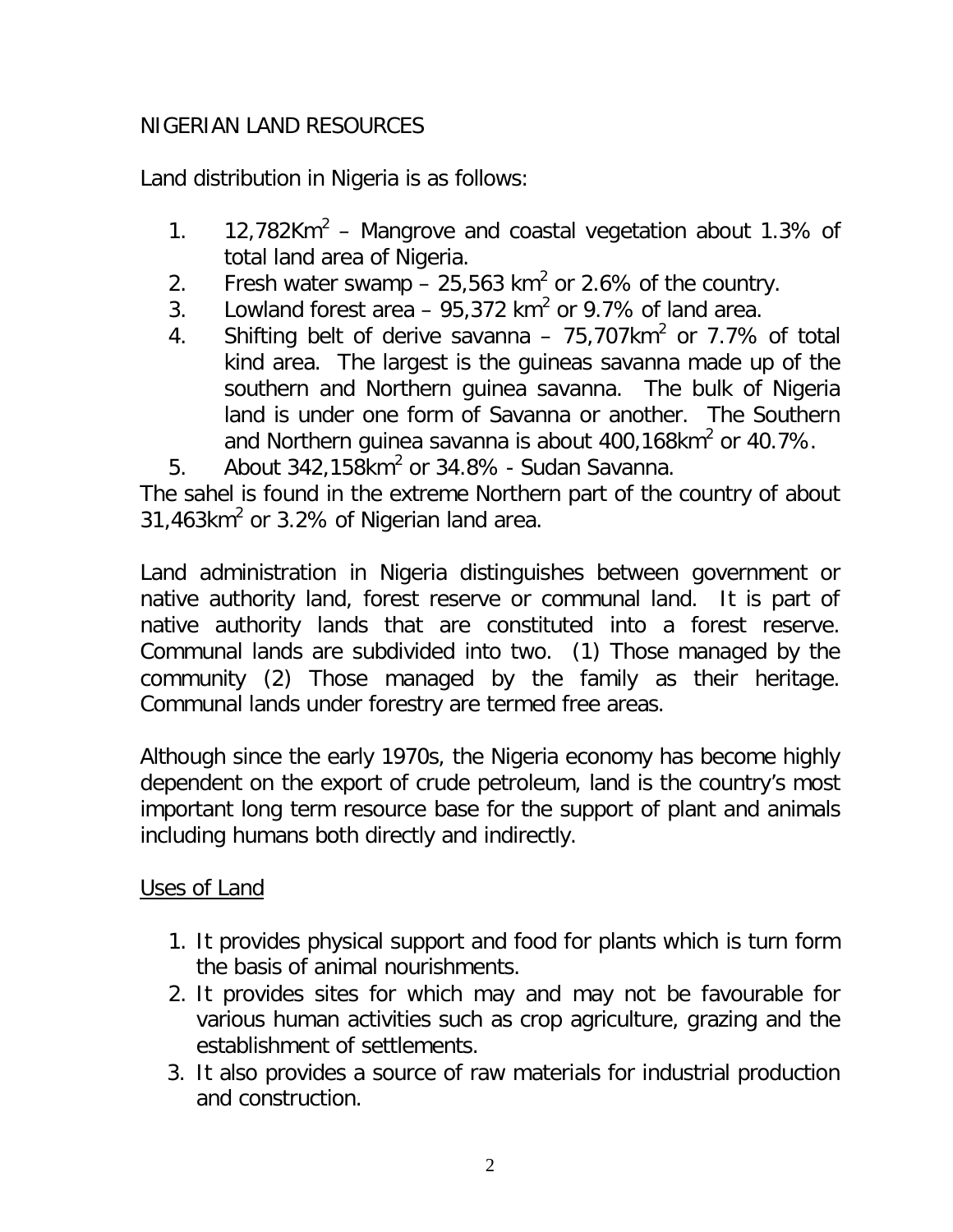The ability to perform these functions suitably depends on:

- (i) The characteristics of relief and soils
- (ii) The way it is owned and used.

Land Tenure System

Practically everywhere in Nigeria, Nigerians share land as a common denominator where in lies most of their hopes and most of their problems. Land means many things and the manner it is acquired, owned used and transferred is referred to as Land tenure system.

Land acquisition and Transfer

Before rights can be exercised over land, it has to be acquired in one way of the other. The principal methods of land acquisition in Nigeria are:

1. Inheritance 2. Purchase 3. Lease, pledge exchange, and gift.

# Multiple Land Use (MLU) and its concept/ practices

Definition – MLU can be defined as a land use aimed at generation of more than one type of product and or service. It can also be defined as when more than one kind of use is made simultaneously of the same piece of land.

An example is livestock grazing within a tree crop plantation. It is a deliberate action hence the incidental production of another product or service by a forester will therefore not qualify to be described as MLU. Similarly compactmentisation do not qualify to be described at as multiple land use.

From the foregoing it is expected that two or more crops must be grown at the same time on the same piece of land but may not be necessarily harvested at the same time. MLU is aimed at maximizing the net return in terms of crops and services of the land. The concept of MLU is in conclusive and very controversial as varying meanings are read into its practical applications. Some other thought is that MLU connotes the use of different adjacent land for different purposes bearing in mind geomorphological conditions of the land.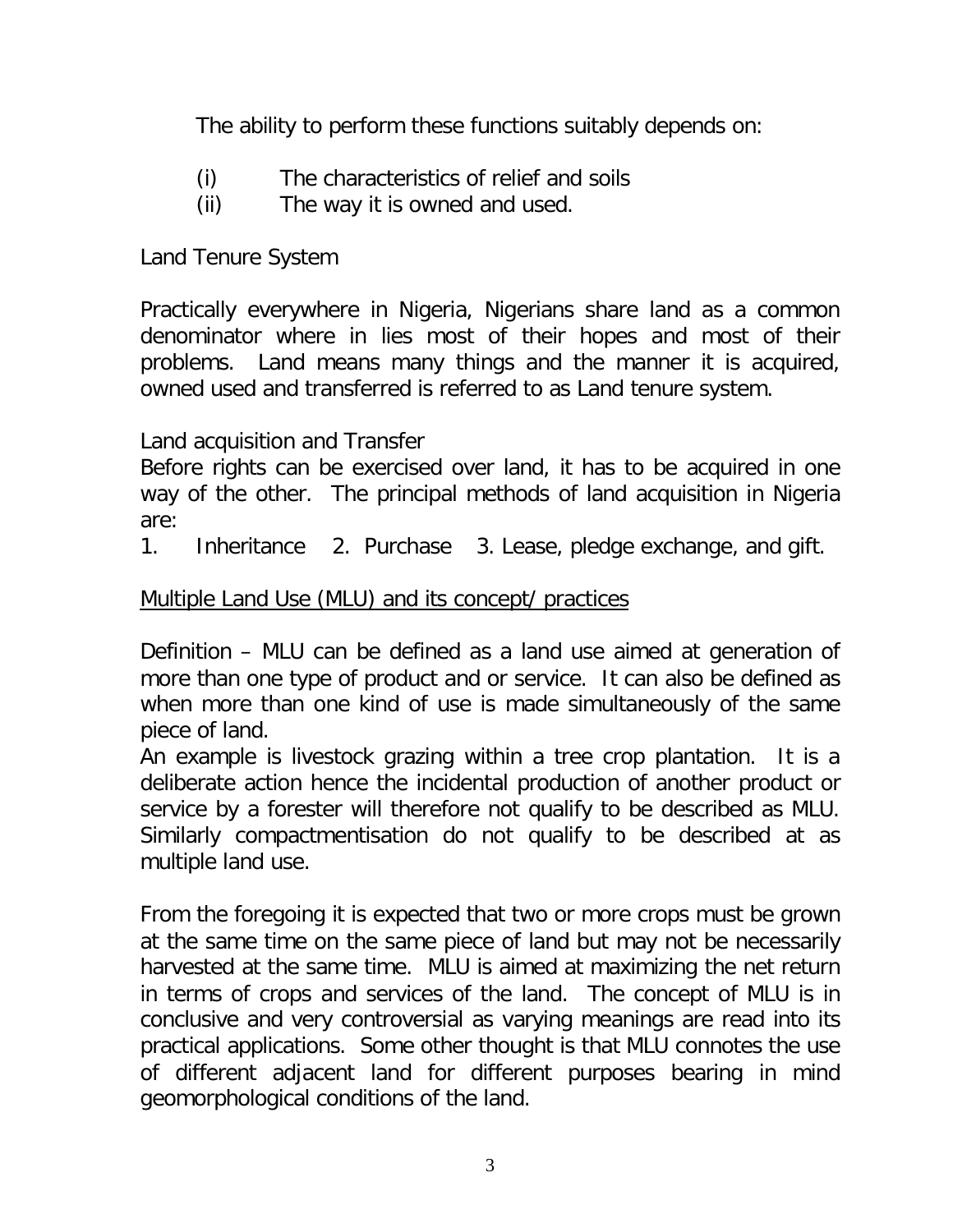In this wise MLU can be described as the deliberate and simultaneous use of a land mapping (mgt) unit for the generation of one or more products or services Land mapping unit can be defined as an area of land with specific characteristics. Any area of land with some degree of homogeneity can be classified as a land mapping unit (LMU). What ever might be the case, the most important thing is that land should be carefully used to maximize profit.

The numbers of uses to which land can be put are three (3)

- 1. Product/product
- 2. Product/service
- 3. Service/service.

Since land is a limited resource, and since mans needs are insatiable, there is bound to be conflicts between resource producers where spatially coincidental land uses are involved. The usual solution to resolve the conflict is to regard one use as primary and thus integrates in as much as there which are compatible with the efficient management and production of the primary resource.

It is generally believed that it is wasteful to concentrate on the production of one product or service where two or more can be produced. Hence in the past, foresters in developing countries careless about accommodating other land using sectors apart from timber production. The advent of industrialization and rapid urbanization has brought to the knowledge of the foresters that there is no hope of getting substantial increase in forest areas. This development has led to the evolution of multiple land use concept such as tanngua system and agrisilviculture.

A decision has to be made as to which the products or service should be regarded as primary. In resolving this conflict the following stage has to be passed.

Stages in MLU conflict resolution

1. There is the need for an assessment of the needs of the people for goods are services. That is the goods and services required from the forest.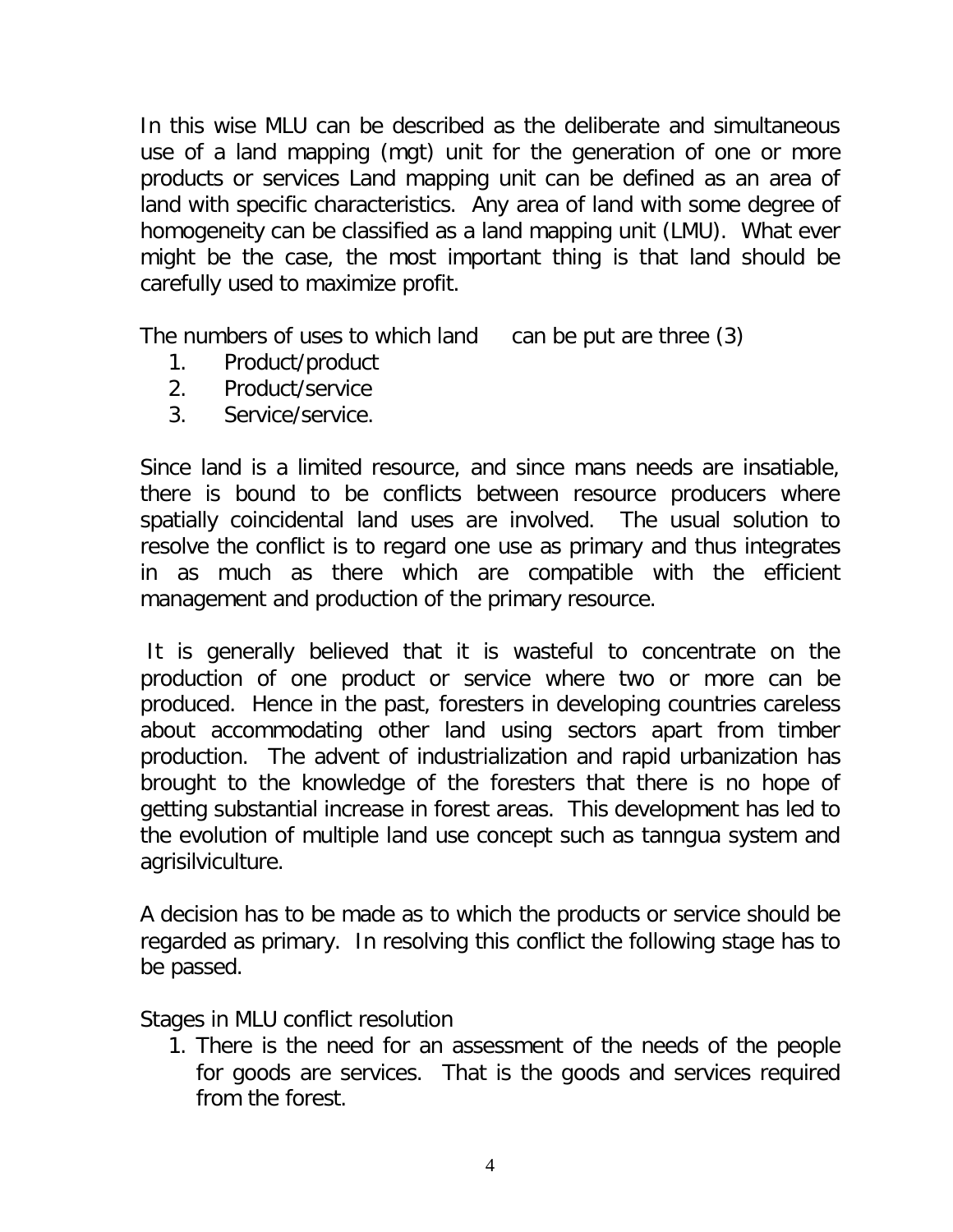- 2. There is the need for an assessment of the available area or areas that should supply these goods and services on the basis of multiple uses.
- 3. There is also the need for an assessment of the area or areas which would produce there goods and services on a single use basis. If the land can be supplying the goods and services on a single use basis, the decision will be a single use management and if not it should be on a multiple use management but with emphasis on the production of the primary products. E.g. the Eleyele (Ibadan) teak plantation could be to salvage the water catchments area for water production while the secondary function is to produce wood for fuel or poles, also Arakanga plantation in Abeokuta, Ogun State.

Agric and Forestry crop combination

A typical example of MLU is tangy or agrisilviculture there system have evolved as a result of some factors.

- 1. Land hunger
- 2. Suitability of the land
- 3. Large population of unemployed
- 4. Low standard of living
- 5. Little or o alternative employment other than farming
- 6. Farmer unable to maintain the fertility of the soil
- 7. Mutual confidence
- 8. Choice of species.

# Factors of MLU

1. Land hunger

Land hunger and the suitability of the soil for Agric are apparently the most important factors. Farmers take considerable task to clear the farm area only these factors can force them to do so.

In Benin area for e.g. land hunger exist doing to the presence of a large area of gazetted forest reserve and planting with rubber of most of the ungazetted areas around the villages.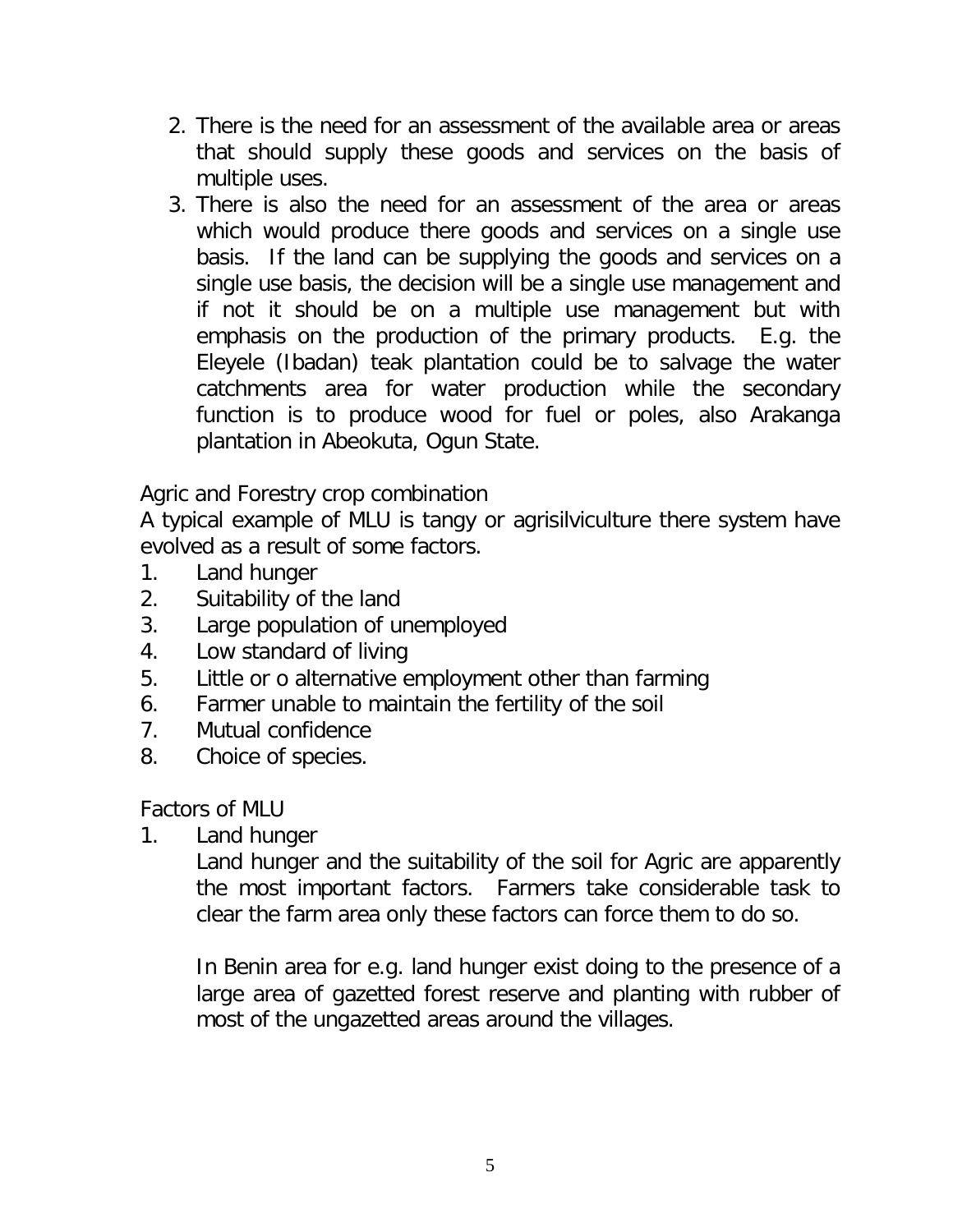- 2. Suitability of soil for Agric The long presence of the forest cover has influence on the forest land. It enriches especially the Benin sands thus making them suitable for agric purposes.
- 3. Accessibility The land should be accessible in terms of roads, transportation, and other essential infrastructure, and within markable distance.
- 4. Large population of the unemployed Little of no other forms or alternative employment.

Socio-economic factors engendering MLU.

- 1. Rising population
- 2. Highly skewed distribution of increase in human population such that the burden is more on developing countries which have very weak economy. That is, human population is increasing but not global.
- 3. The rising demand for wood.

Natural vegetation has been altered by man for primary production, development of industries and infrastructure. In the process of economic development in Nigeria, most land resources plants, animals, soils and water resources were depleted due to poor land use system that were in opposition to the stability of the environment. As a result the forests cannot meet the requirements for wood products which rose from 46.4 million m $^3$  in 1975 to 58.3 in m $^3$  in 1995 (IBRD 1983). Consequently Nigeria witnessed a growth rate of industrial wood deficit which was projected to rise from 0.26mil  $m^3$  in 1980 to 1.8million  $m^3$  by year 2000 (Popoola 1984). While regeneration rate was found to be between 1,500 ha and 1700 ha because of low budgetary allocation to forestry.

- 4. Increase in demand for food This is as a result of teaming population.
- 5. Increasing demand for non-wood forest products for consumption. E.g. Fruit and food trees for compound farms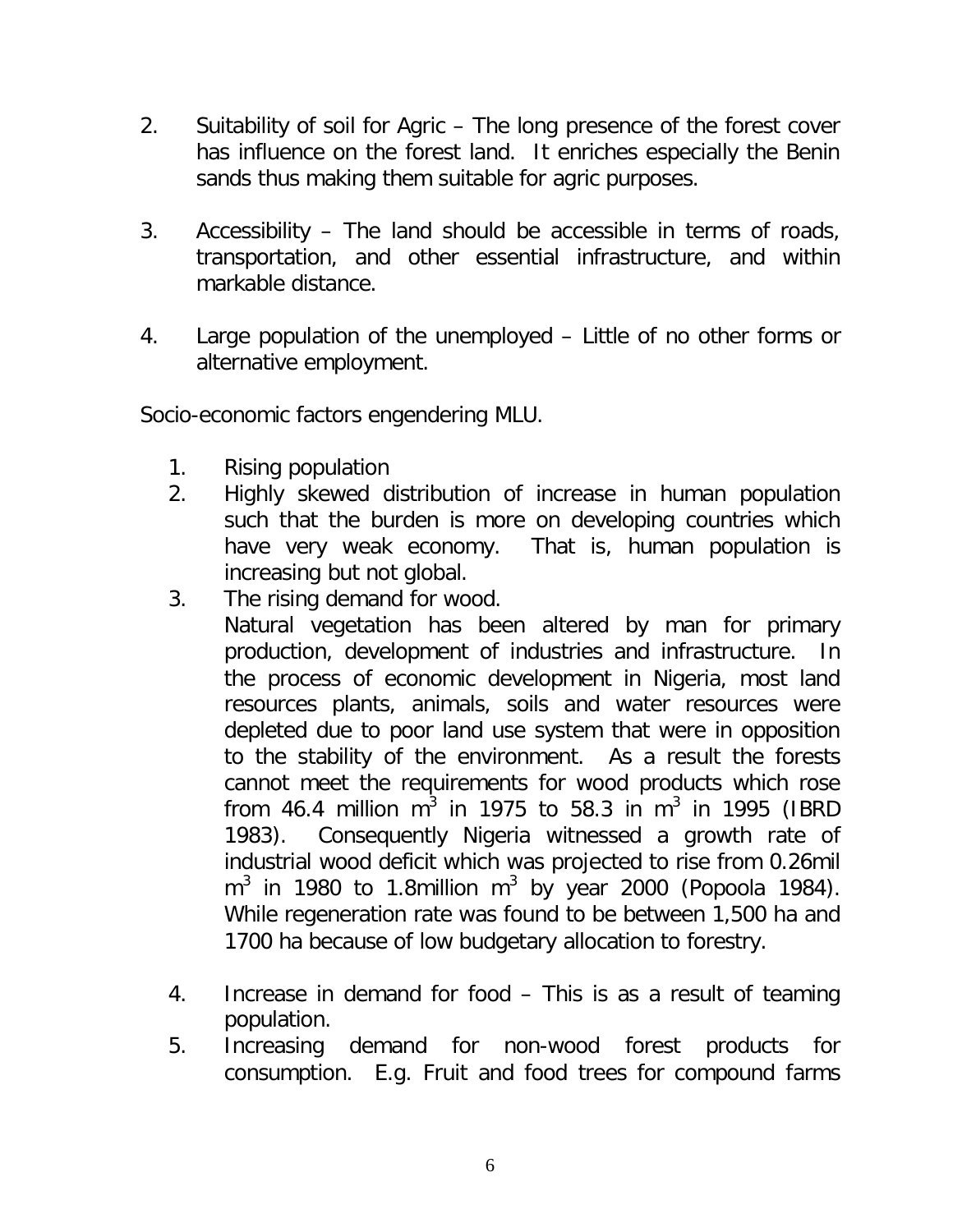Irvingia gabonenbis, Dacryoies edulis, Chrysuollum albidum and Cola spp.

- 6. Expanded need for water For domestic agricultural and industrial purposes. In the last 40 years some governments have expanded water projects e.g. Ogun State.
- 7. Need for water shed and soil protection Establish a total of 15 million ha of plants comprising of planting for various purposes such as shelter belt, water shed. Conservation, rehabilitation of degraded sites, forest fruit trees, gun Arabic e.t.c.
- 8. Declining forest cover: In tropical countries the decline is not counter balance by increase in forest cover where forest establishment has improved towards the last century.
- 9. Because of pressure and unregulated fellings, there is an alarming rate of biodiversity loss owing to forest declination, science and economy.
- 10. Loss of productive land through water H20 and wind erosion, toxification e.g. oil producing areas has been affected by toxic rains (acid rains) thereby impoverishing nutritive lands.
- 11. Increasing demand for energy Energy is coming from only one source i.e. fossil fuel.
- 12. Declining site productivity as a result of carbon-monoxide builtup, consequent upon fossil fuel use and the depletion of the ozone layer.
- 13. Demand for tourism, recreation and landscape management. This demand will fuel the multiple use of land.
- 14. Unregulated fuel wood cutting which aggravated fragile ecology particularly in tropical developing countries e.g. Northern Nigeria use of cow dung for cooking leading to nutrient to be unavailable to the soil.
- 15. Conflicts in developing worlds leading to increase warfare, militarism, unrest, erode the meager resources of developing economy – This apart from creating ecological problems which results in land degradation, environmental abuse and collapse, this act of militarization create sociological problems, loss of means of income, societal esteem, self worth, social status and economic freedom.
- 16. Available land is finite except where land reclamation is possible.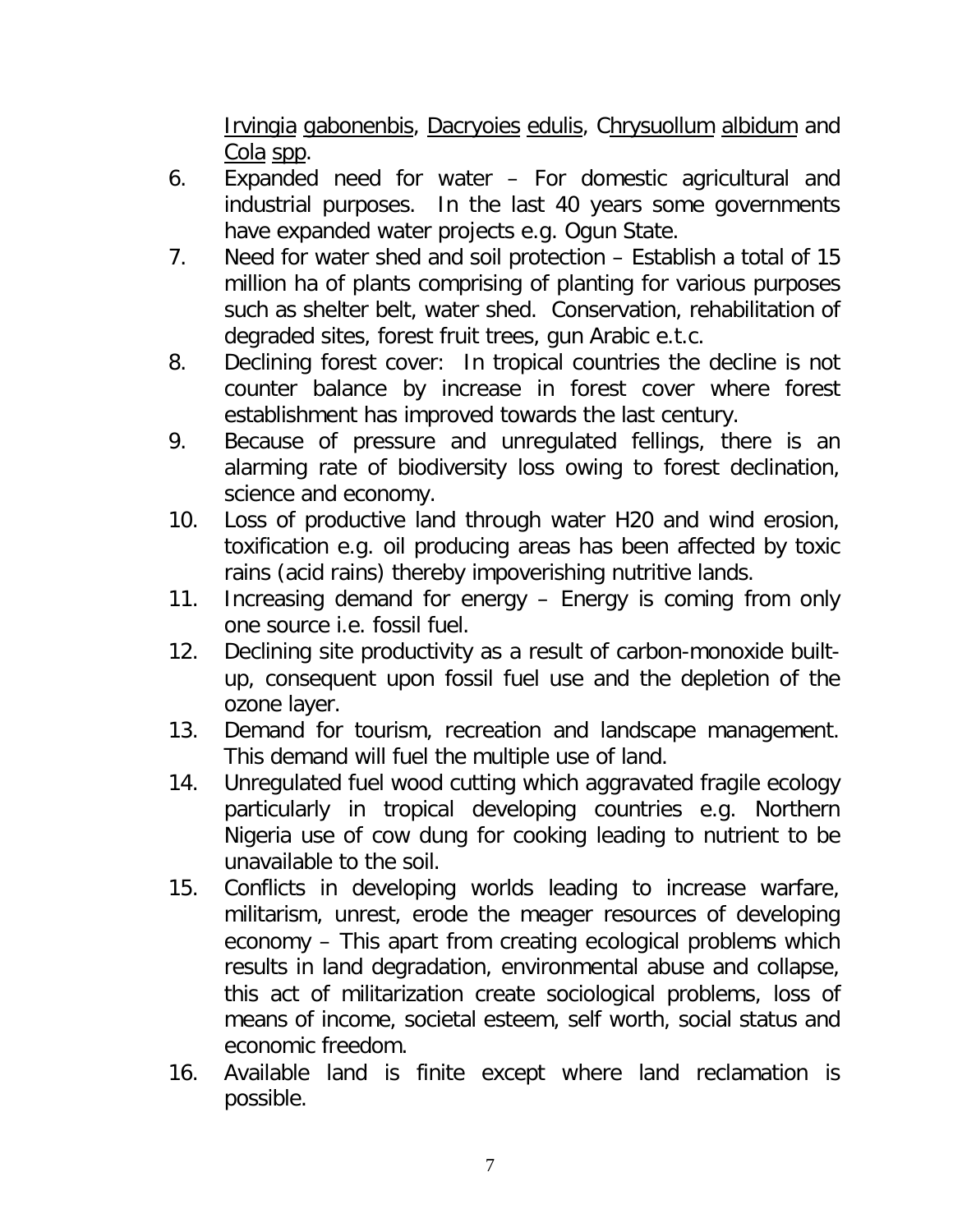### Advantages of MLU

The multiple use of land is often presented as one with unlimited advantage. Some of the benefits derivable from MLU especially forest lands are:

- 1. The maximization of the productive potentials of land without compromising the interest and requirements of future generations. In other words people are equating land use with sustainable land management.
- 2. The accommodation of the needs of poor members of the community.
- 3. It acts as an insurance against crop failures.
- 4. It enhances self sufficiency by small holder farmers who intend to grow most of what they need for substance.
- 5. If encourages intensive use of land.
- 6. It promotes proper land conservation and management through continuous site protection as a result of regular tending operations of various crops.
- 7. Under MLU, there is a reduction in the spread of pest and diseases out break especially where mixed crops are not alternative host of the pest or parasites of one another.
- 8. It ensures availability of harvest throughout the year. This is because the crops do not mature at the same. This empowers the farmer economically who will be able to generate revenue continuously throughout the year from the sale of harvests.
- 9. It equally reduces site degradation and loss of site fertility. The continuous cover of the site will reduce erosion. Also soil fertility is enhanced by continuous nutrient recycling. This is enhanced by the multiplicity of crops which varies in their penology.
- 10. It ensure a continuous food availability especially at the subsistence level and thus reduces dependent on food aids.
- 11. It reduces environmental hazards.

Disadvantages of MLU

- 1. Optional yield per crop is not visible.
- 2. It imposes reduced individual crop yield.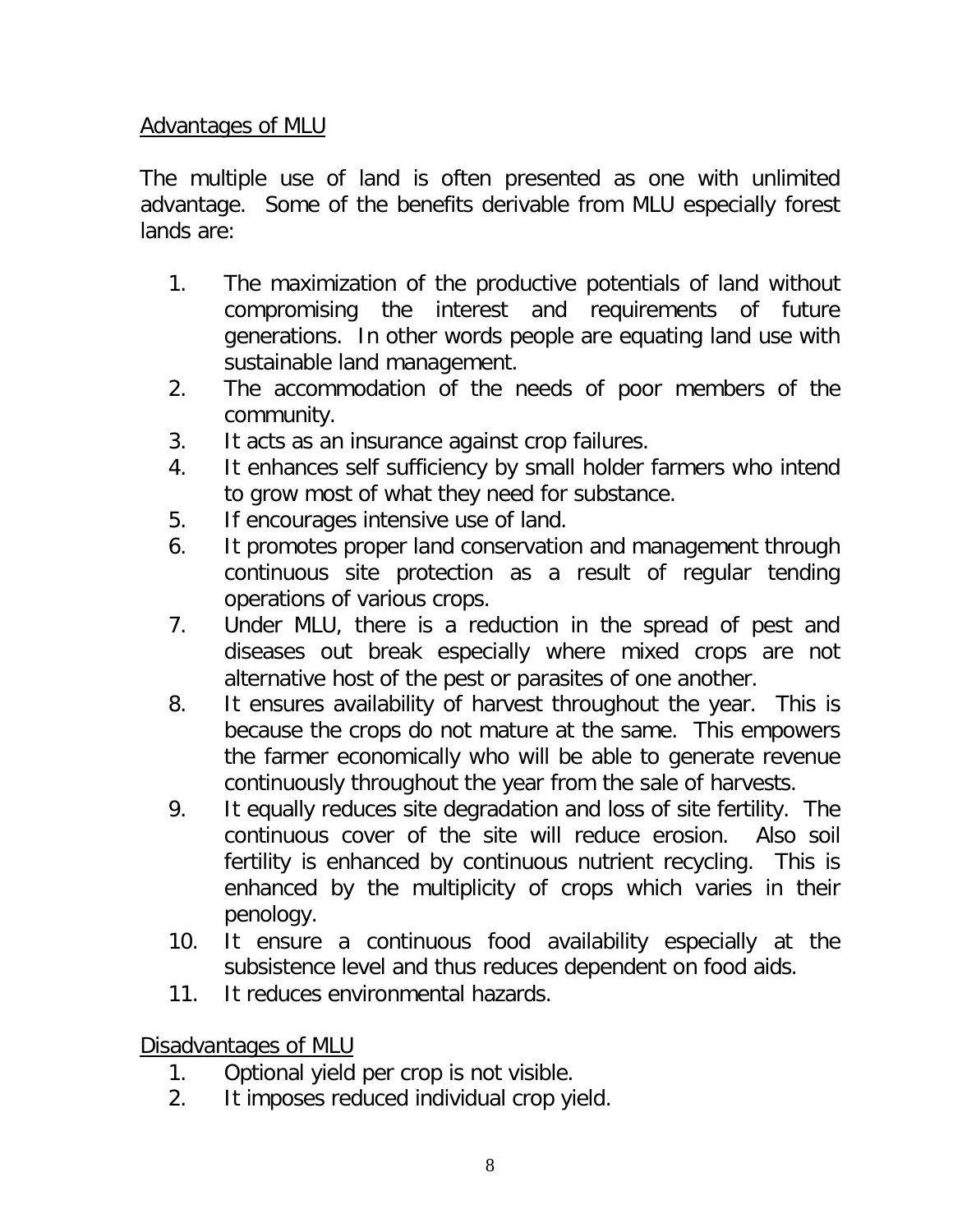- 3. There may be loss of crop yield as a result of several factors which include crop incompatibility, allelopathy.
- 4. It does not encourage mechanization such as mechanized planting and application of herbicides.
- 5. Some crops act as alternative host of pest and diseases. E.g. Gmelina and Cassava should not be planted together e.g. Cassava harbors a pest called Zonozerus variegates and this will be transmitted to Gmelina.

Some Specific Examples of MLU

1. Agroforestry - This is a very good and universally growing example of MLU. In its original concept, agf. encompasses the simultaneous production of forest trees, agric crops and animals on the same land management unit with the aim of obtaining greater outputs on a sustained yield basis. It is a land use system which enables the land to remain productive though the entire year, resist plagues and infestations that monoculture cannot and minimize soil erosion. The microclimate within the farm is modified and minerals are recycled through natural processes that include organic matter from dead leaves, branches, and manure from livestock.

Yields are diverse and include nutritious fruits, fuel wood, construction poles, timber and resins. This diversity of products makes the farmer more self sufficient and protects him from the market fluctuations which are disastrous to small farmer's producing only one kind of products. Wood products have also the great advantage that can be kept when the market price is low without losing their values.

- 2. Traditional Shifting Cultivation Under this system some relics of forest tree spp are retained on the land. These are intercropped with stable foods, while animals free ranged. This system today due to increase in population and the resulted shorter fallow periods on the same land which continuously loose fertility, is becoming ineffective.
- 3. Traditional home gardens This involved the planting of individual trees in the yards or garden of village or urban homes. Fruit trees are of priority for this scheme followed by ornamental trees, shade trees, and forage.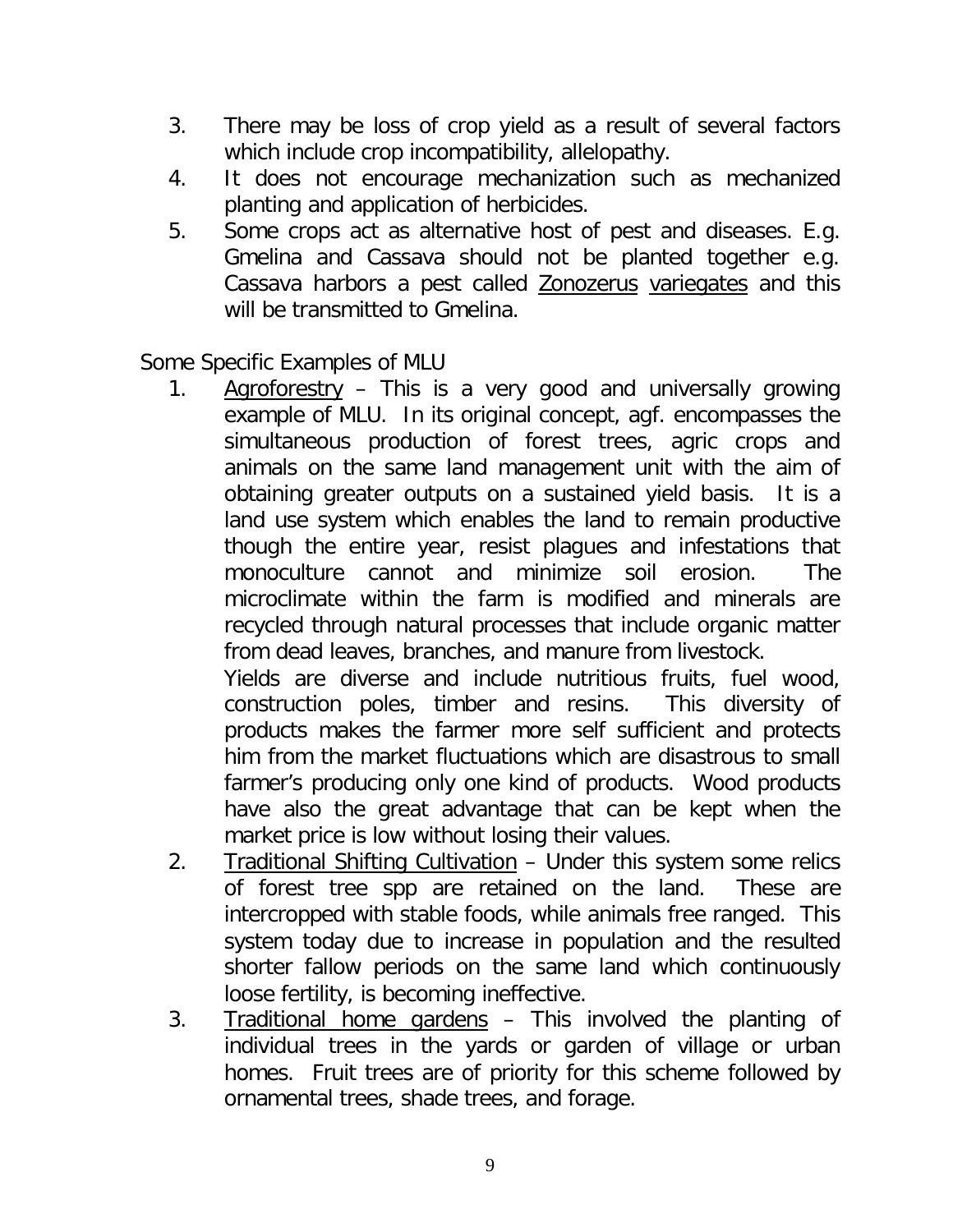4. Taungya System - This is a form of quasi - MLU because the food production aspect is restricted to only the  $1<sup>st</sup>$  two or three yeast of the rotation of tree crops. While animals however continuously free range within the established plantations. That is, under Tanugya system, forest trees and food crops are jointly produced.

Other examples include forest reserves, game reserves, conseration plots, national parks e.t.c which are set aside for diverse uses including watershed protection, conservation of fauna, flora (biodiversity), education and research as well as provision of wood and non-wood forest products.

Others are Dams – there are dams constructed for multiple uses such as water transportation, generation of hydroelectricity, production of fish, animals and aquatic organisms, erosion and flood control. Irrigation for farming and municipal water supply.

In many advanced countries/economies, e.g. USA, Canada, Australia and New Zealand, the issue of MLU has been critically debated and assessed. In the publication entitled "The rise and fall of MLU forest management in New Zealand, it is clearly indicated that MLU should involve the identification of a  $1^{\circ}$  or dominant use and then accommodate other uses that do not distract from the dominant use.

In Australia, the new south Wales forestry practitioners claimed that regardless of the level of sophistication of MLU organization, the separation of cost and revenue is an essential prerequisite to proper accounting particularly in commercial and non-commercial forestry activities, this is fundamental to the development of use pays for granted. It is imperative to note that it is often difficult under MLU enterprises to separate forests into those managed for market products e.g. timber, pulpwood and those set aside for non-market goods.

In many develop countries such as Nigeria and Cameroon, NWFP actually generate more revenue/unit land area than macro product. It is therefore necessary that these products are brought under recognized accounting and appraisal systems. Under normal conditions forest lands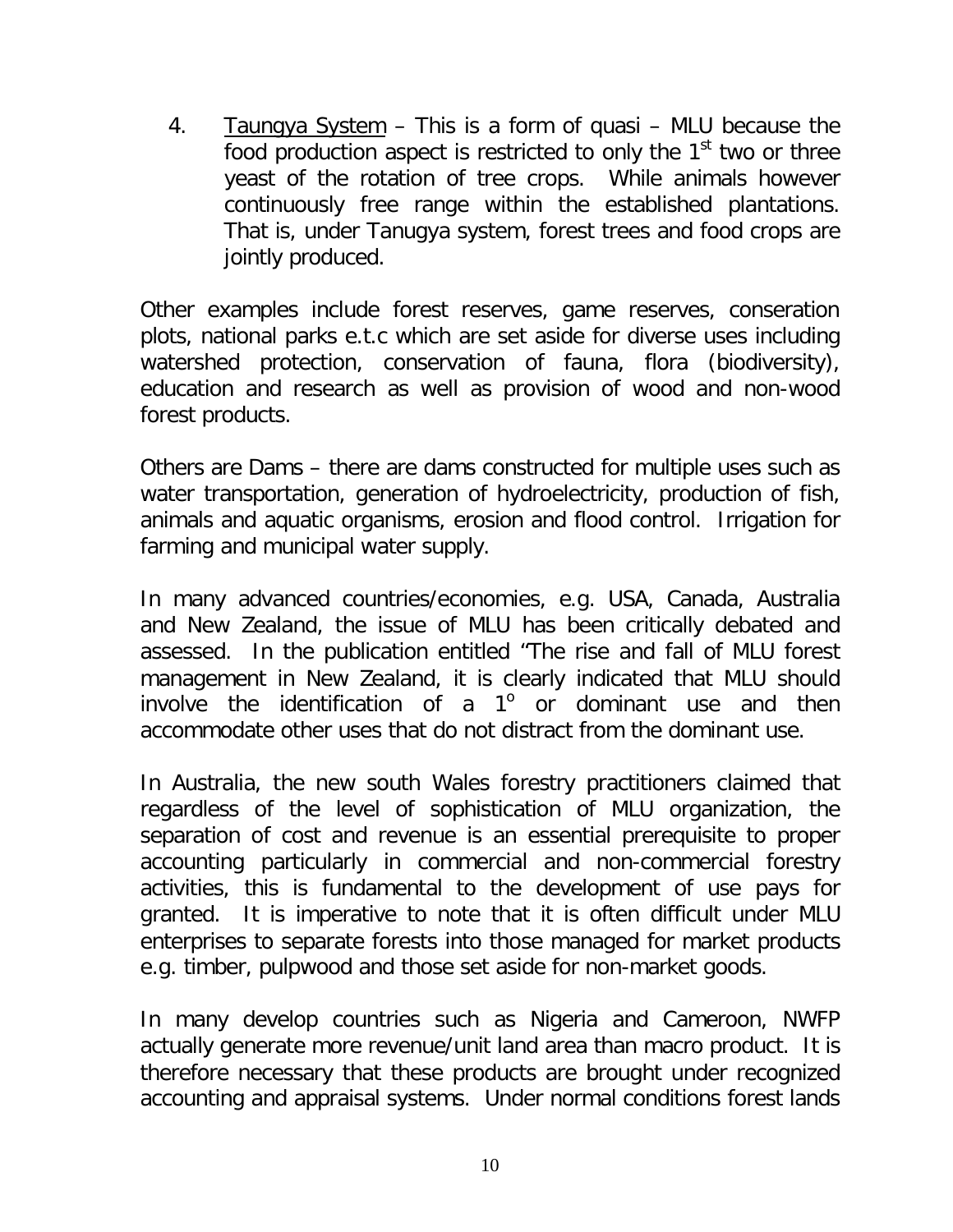and other forest resources should be revaluated regularly owing to changing human sociology and needs. This may further promote the adoption of MLU in forest management.

For example senic beauty is imagined as an important forest resource in many countries. In British, Columbia, Canada, the forest landscape is regarded as a part of the heritage and treated as the resource base for the country's tourism. In fact in the late 1970's, the concept of forest landscape management (FLSM) was formerly introduced in British Columbia as an integral part of forest management in that province. The forest service hand book of 1981 expressed forest service landscape alteration in terms of visual quality objectives (VQO).

There are 5 of VQO.

- 1. Preservation That is, no physical activity like timber harvesting will be allowed because of tourism potential and imperatives of the site.
- 2. Retention Retain the features physically. Under permitted but such that are not visually apparent. (Selective felling). The activities that are permitted should be at the lowest rate. These are in form of collection of fuel wood, leafy vegetables, snail etc.
- 3. Partial Retention Under this, higher activities are permitted. How ever, these activities must be subordinated to the natural landscape features. In other words very drastic and visible changes are not permitted. Such changes may include huge excavation that may change physical features.
- 4. Modification The use of the landscape could be dominant but should follow natural line of natural landscape.
- 5. Maximum Modification Involves dominant activities which are not in harmony with the natural landscape. This may include total elimination of hills, rock out crops, valleys and marshy or inundated areas as well as alteration of drainage pattern.

Development in Libya and Israel where sand – dunes has been reduced, stabilized and converted to productive agricultural land serve as